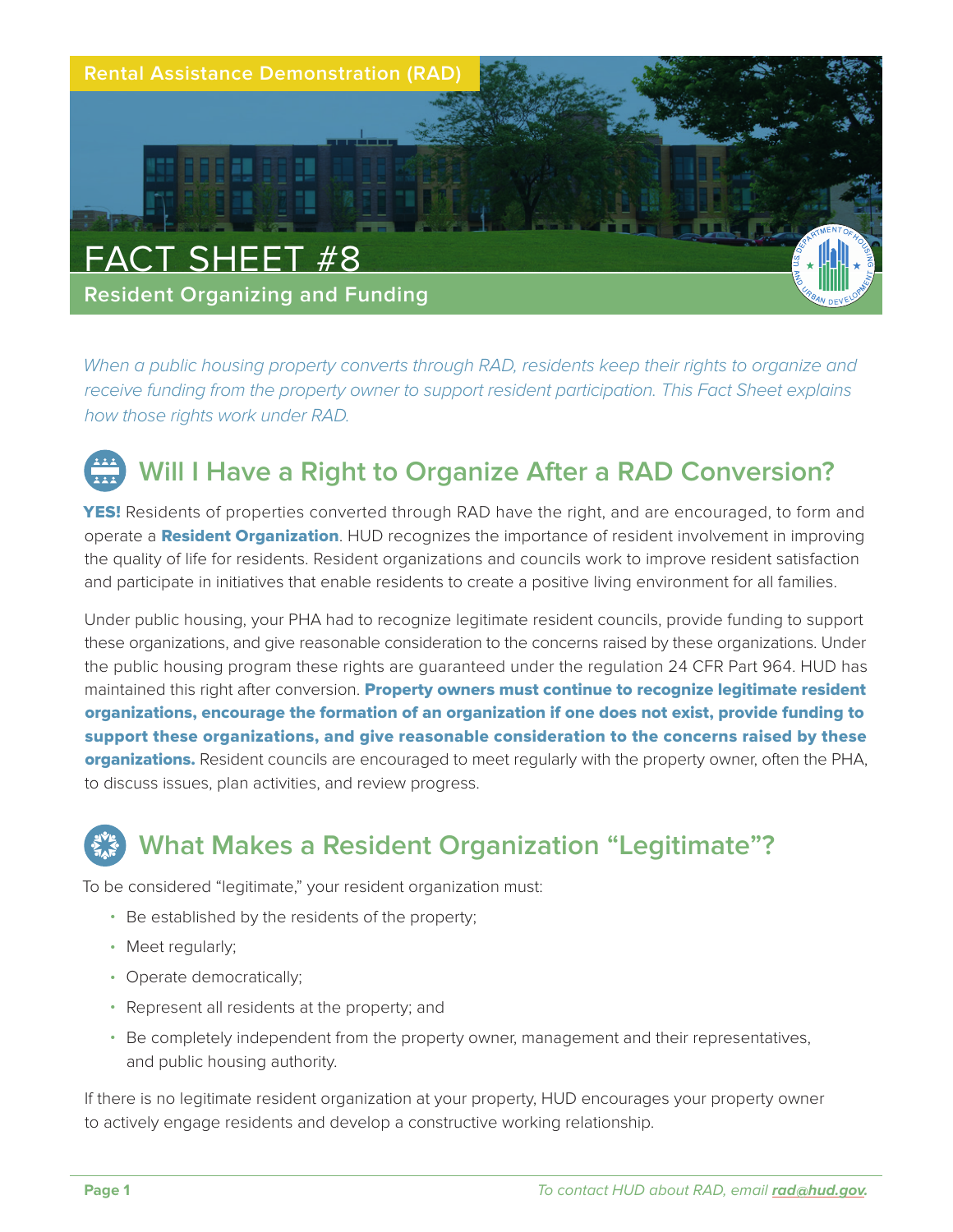# **What Are Protected Resident Organizing Activities?**

The owner must allow residents and resident organizers to:

- Contact other residents;
- Conduct surveys of residents to determine interest in establishing an organization or to offer information about an organization;
- Distribute leaflets in the lobby and common areas and place leaflets at or under residents' doors;
- Post information on bulletin boards;
- Assist residents to participate in resident organization activities;
- Hold regularly scheduled meetings in a location where residents can easily attend and which management staff may not attend unless invited;
- Conduct other reasonable activities; and
- Coordinate a response on behalf of residents to proposed actions such as changing from owner-paid utilities to resident-paid utilities, reducing resident utility allowances, increase rent, and major construction or modernization work at your property.

In addition to these activities, property owners must allow residents and resident organizers to conduct other reasonable activities related to the establishment or operation of a resident organization. Property owners cannot require residents and resident organizers to obtain permission before taking the actions described here.

## **Will My Resident Organization Still Receive Resident Participation Funding After RAD?**

After a RAD conversion, your property owner must continue to set aside resident participation funding in the amount of \$25 per occupied unit per year. For example, in a 100-unit property, the owner must make available \$2,500 each year to support resident participation. These funds follow the same rules and procedures that apply under the public housing program.

Of the \$25 per occupied unit, the project owner must make at least \$15 of this amount available to the "legitimate" resident organization to fund resident participation activities such as resident education, organizing around tenancy issues, and training activities. The owner may provide the entire \$25 per occupied unit to the tenant organization or may use up to \$10 of this amount to directly pay for costs to administer resident participation activities.

If your resident council had unused resident participation funds before participating in RAD, that money will still be available for your resident organization's use after the conversion.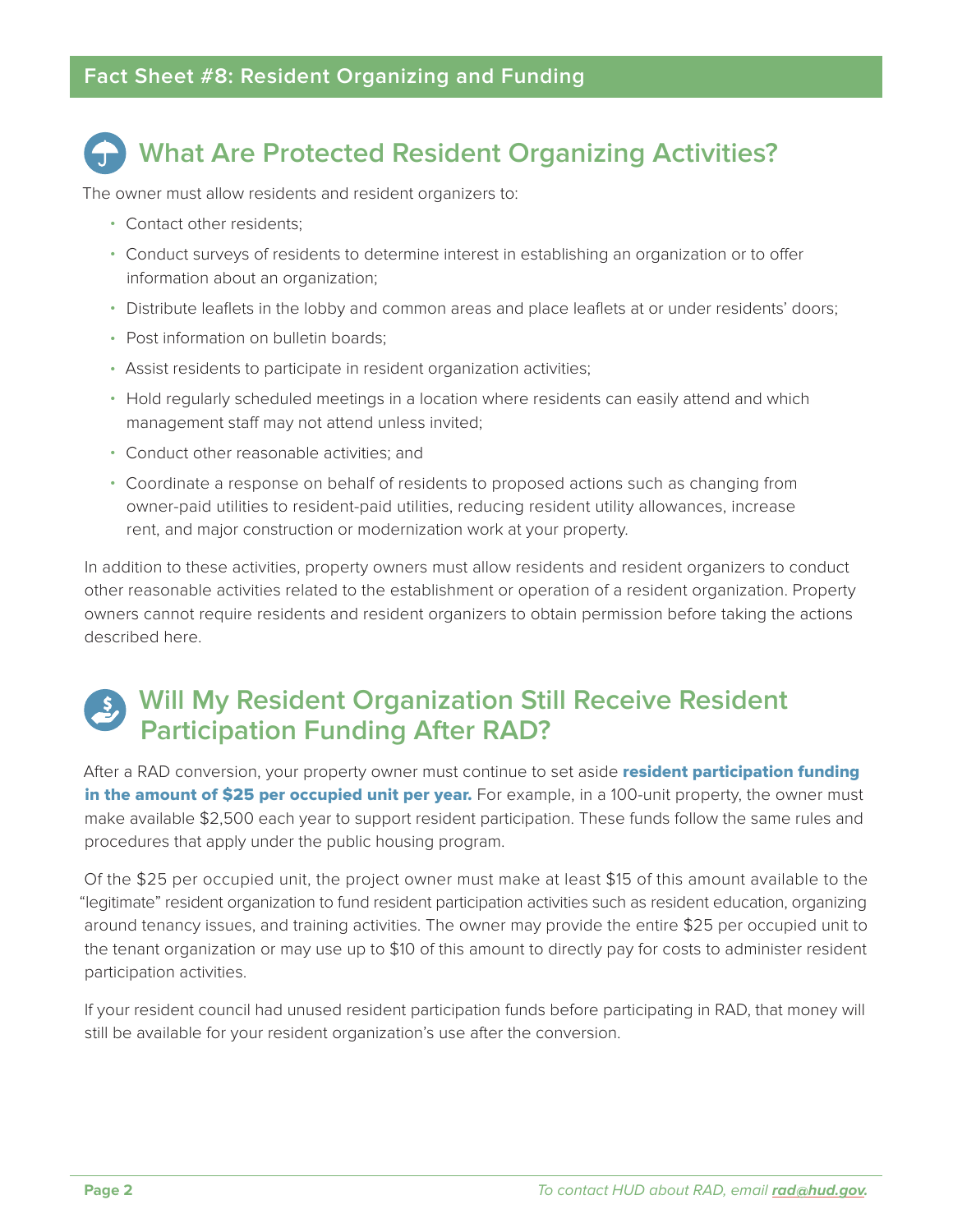### **Fact Sheet #8: Resident Organizing and Funding**

A resident council and owner must enter into a written agreement on the use of the Tenant Participation Fund. The written agreement should include:

- 1. Eligible uses of funds;
- 2. A budget from the resident organization;
- **3.** How the resident organization will request funds; and
- 4. How the resident council will account for funds that have been spent.

Residents organizations may consult their local legal aid office with questions or concerns before signing a written agreement with your new property owner.

### **Role of Project Owner**

- Enter into a written agreement with the resident organization;
- Provide tenant participation funds to the resident organization;
- Administer funds reasonably, including establishing a policy on how the resident organization makes requests for funds; and
- Ensure that funds are used for eligible purposes.

#### **Role of Resident Organization**

- Enter into a written agreement with the Project Owner;
- Submit a budget for the use of the Tenant Participation funds;
- Certify that all resident council expenditures will be used for eligible uses; and
- Provide accounting to Project Owner for the use of the funds.

#### **Eligible Uses of Funds**

A complete list of eligible uses of funds is in **[PIH Notice 2021-16](https://www.hud.gov/sites/dfiles/PIH/documents/PIH2021-16.pdf)**. Allowable uses include, but are not limited to:

- **1.** Consultation and outreach efforts that support active interaction between the owner and residents,
- 2. Activities that inform residents on issues that affect resident households and their living environment,
- 3. Resident surveys,
- **4.** Community activities that enhance resident participation,
- **5.** Leadership development, household training, and orientation and training for new and existing residents on resident responsibilities,
- **6.** Resident council elections and organizing,
- **7.** Planning revitalization, safety and security, property management and maintenance, and capital improvements,